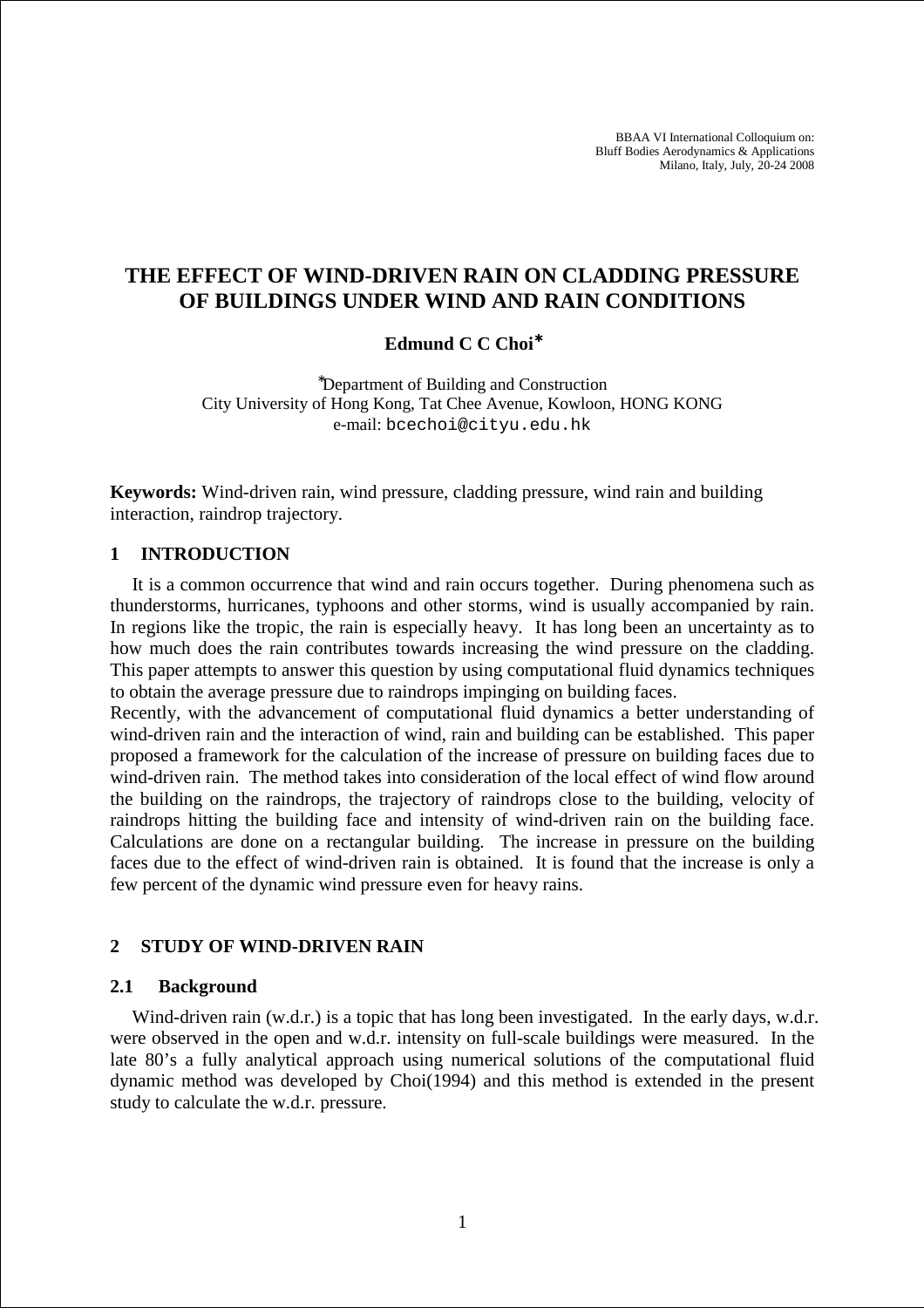## **2.2 Calculation of w.d.r.**

The study of wind-driven rain around a building and the raindrops hitting on a building face can be divided into five steps. (1) Wind flow pattern around the building is computed to obtain the velocity vectors in the flow domain. (2) Raindrop trajectories moving towards and around the building are calculated for drops of various diameters; velocity normal to the building face at impact is also obtained. (3) Wind-driven rain intensities hitting different parts of the building face are then calculated for raindrops of a rainstorm. (4) The amount of rain water per unit volume of air during a storm of certain intensity together with the drop size distribution are needed for the estimation of the mass of rain water, and (5) The average cladding pressure due to w.d.r. is calculated from the change of momentum of the raindrop; the total contribution is obtained by integrating drops of all sizes.

## Step 1: Wind flow pattern around the building

Wind flow pattern around a building is computed using the computational fluid dynamics method. A finite volume numerical scheme is used to solve the turbulent flow k-ε model. Velocity vectors over the flow domain obtained from solving the set of equations are used in the next phase of calculation.

## Step 2: Raindrop trajectory

A raindrop moving through the air is acted upon by two forces – its self weight and the drag force by the surrounding moving air on the raindrop. Equations of motion are set-up to solve for the position and the velocity of the raindrop at each time step until it hits on the building face using an iterative procedure. The velocity component of the raindrop normal to the building face,  $U(r)_{\text{wdr}}$ , as it hits the building is obtained.

# Step 3: Wind-driven rain intensity

To calculate the intensity of wind-driven rain impinging onto the building face, raindrops (radius r) are generated at a regular spacing with known intensity, Ir, at a distance far upstream of the building. Computing the trajectories of the raindrops, the locations of impact of the drops on the building face can be determined. Thus, the ratio of the intensity of the raindrops (radius r) landing on certain location on the building face to the intensity Ir is equal to the number of raindrops per unit area landing on the location to the number of raindrops per unit horizontal area being generated. This ratio is termed the local effect factor, LEF(r), which is a function of the drop radius.

# Step 4: Amount of rain water per unit volume of wind & drop size distribution

The overall effect of wind-driven rain due to a rainstorm is the overall combined contributions from raindrops of all sizes. The amount of raindrop of one size in a storm is different from those of other sizes; knowledge on the proportion of raindrops of different sizes in a storm is required. Studies of drop size distribution of rainfall have been carried out in many countries(Laws & Parsons 1943; Mualem & Assouline 1986). In the present study, the result of Best(1950) who investigated rainfalls in USA, Canada and UK, is used. His study gave the drop size distribution of raindrops and the volume of rain water by the following equations

$$
F = 1 - exp[- (x/a)n]
$$
 (1)

where  $a= A I^{p}$  $W = C I^r$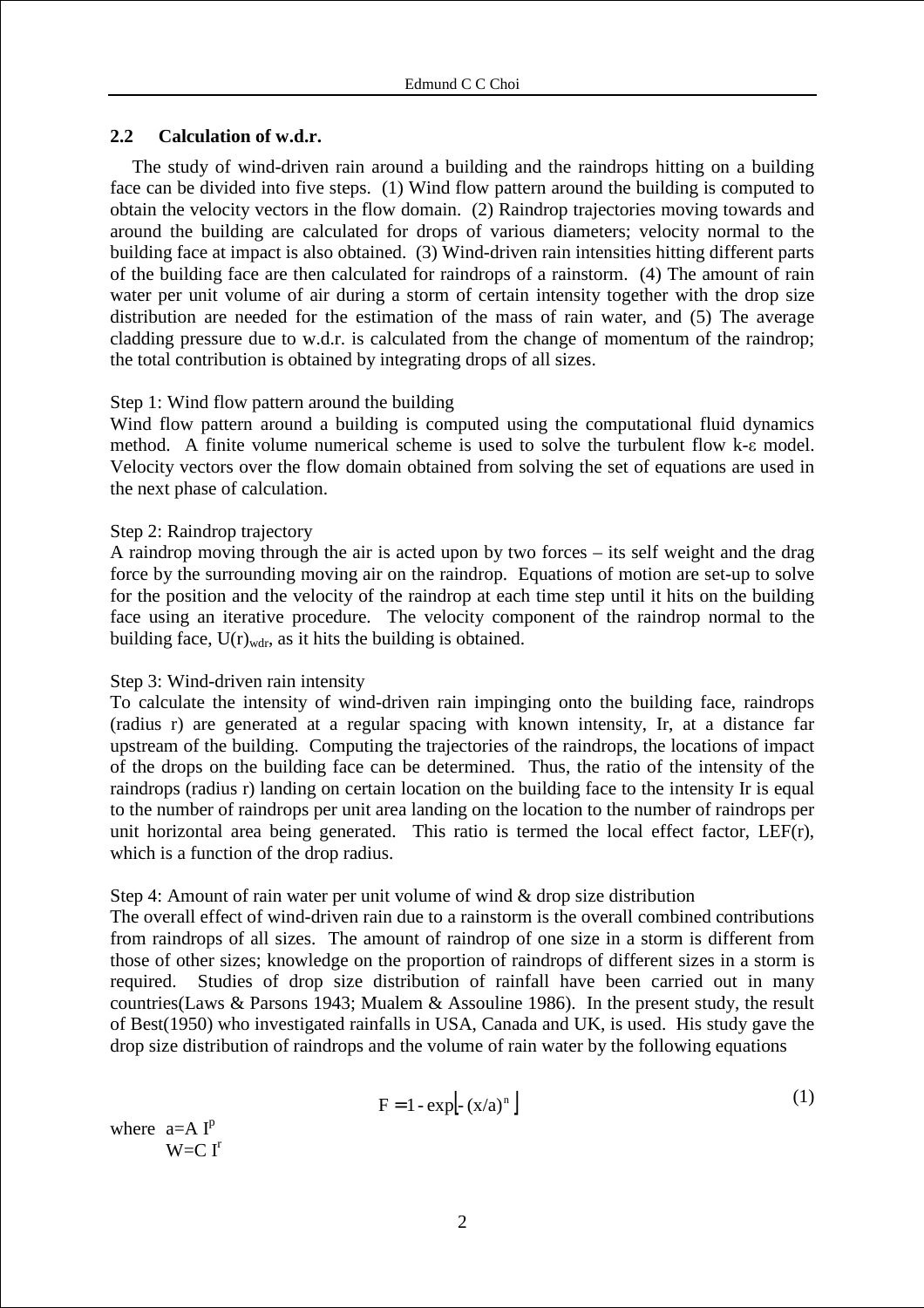F=fraction of liquid water in the air with drop diameter less than  $x$  (mm); I=rainfall intensity (mm/hr); W(I)=amount of liquid water per unit volume of air (mm<sup>3</sup>/m<sup>3</sup>); A, C, p, r and n are constants with values 1.30, 67, 0.232, 0.846 and 2.25 respectively.

Step 5: Cladding pressure due to wind-driven rain

As the raindrops hit on the building face, forces will be generated due to the change of momentum. The average pressure on the cladding due to drop size r will be the force per unit area on the cladding due to raindrops of size r. The overall wind-driven rain pressure on the building face due to a rain storm is the overall combined contributions from raindrops of all sizes which is the sum of the contributions from each drop size weighted by the distribution probability. The pressure due to wind-driven rain is expressed in terms of the dynamic wind pressure, q, as a pressure coefficient  $Cp(I)_{wdr}$  as follows:

$$
Cp(I)wdr = \frac{1}{q} \int \rho W(I)f(r)LEF(r)U(r)_{wdr}^2 dr \tag{2}
$$

Where  $\rho$  is the water density; W(I) is the volume of rain water per unit volume of air at rainfall intensity I; f(r) is the probability density of drop size distribution; LEF(r) is the w.d.r. local effect factor and  $U(r)_{wdr}$  is the raindrop velocity normal to the building face at impact, and  $q=1/2\rho_{air}V_{roof}^2$  is the dynamic wind pressure at roof height.

#### **3 RESULTS OF STUDY**

Studies were carried out using the method as outlined above on rectangular buildings of different height to width ratios. Velocity vectors were obtained in the 3-dimensional domain using the k-ε turbulent flow model. Raindrop trajectories were solved using motion equations.





Figure 1a: Trajectories for 0.5mm raindrop Figure 1b: Trajectories for 5.0mm raindrop

Figures 1a and 1b show the trajectories for raindrops of 0.5mm diameter and 5.0mm diameter around the building; wind velocity vectors are also shown. It can be seen clearly how the local flow affects the raindrops. The smaller raindrop is carried along by the wind almost horizontally until it comes close to the building where it is carried up and over the building. Raindrops not close to the centre-plane are swept sideways around the building. Larger raindrops are less affected by the local flow. As they come close to the front of the building where wind speed is almost zero, they fall almost vertically down due to their weight.

The velocity component normal to the building face at the point of impact is obtained. The w.d.r. intensity expressed as the LEF(r) factor is calculated. Their values are given in the following figures for the 0.5mm and 5.0mm diameter rain drops. The front face of the building is divided into 3 vertical strips and 4 horizontal bands, i.e. 12 zones. The velocity expressed as roof height velocity ratio is given at the corner points of a zone. The LEF(r) factor is average value of a zone. As the problem is symmetrical, values on half the building face are given.